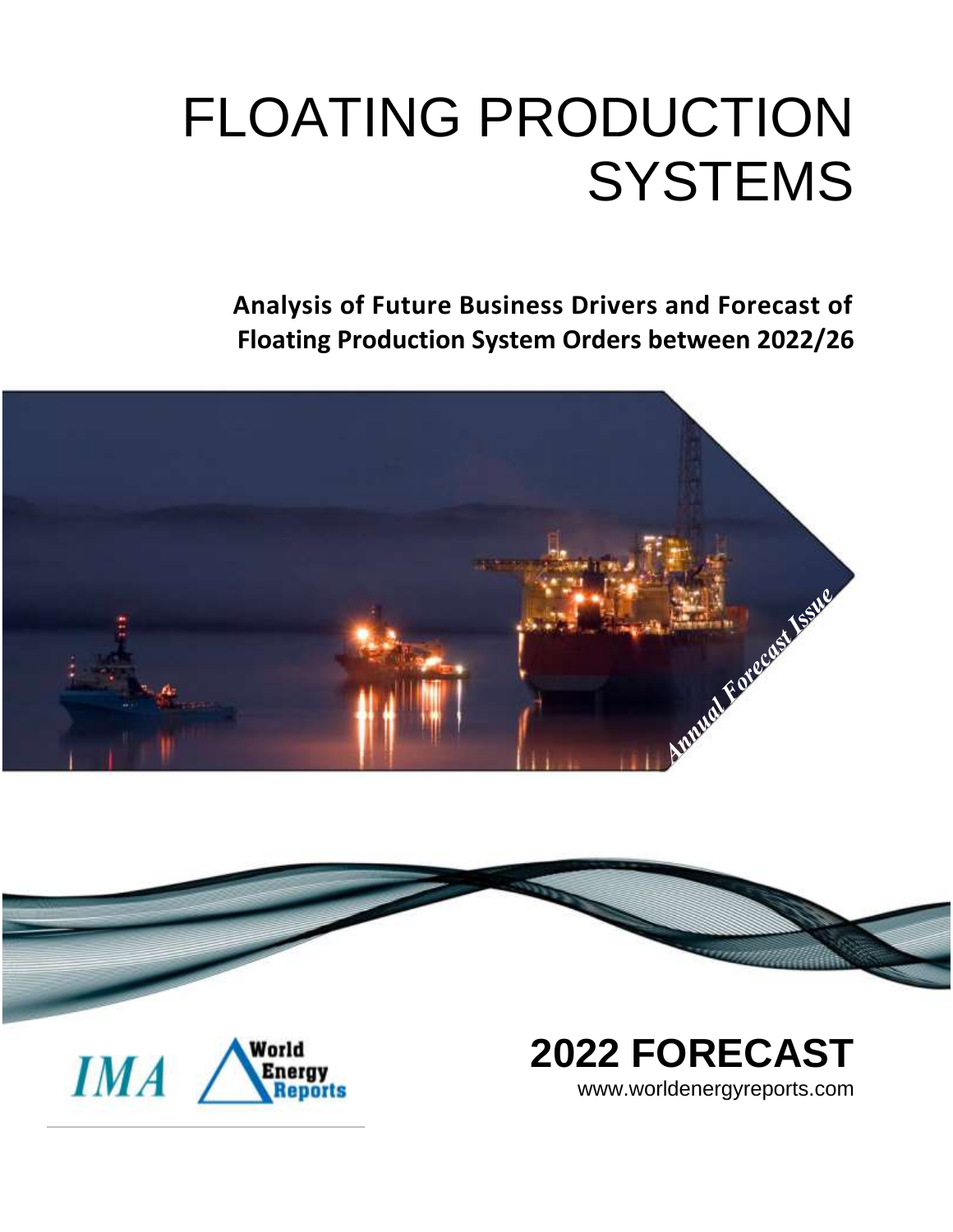World Energy Reports LLC New York N.Y. [www.WorldEnergyReports.com](https://www.worldenergyreports.com/) Reports@WorldEnergyReports.com

© 2022 World Energy Reports LLC All Rights Reserved This report may not be reproduced in whole or in part without express written permission from World Energy Reports LLC.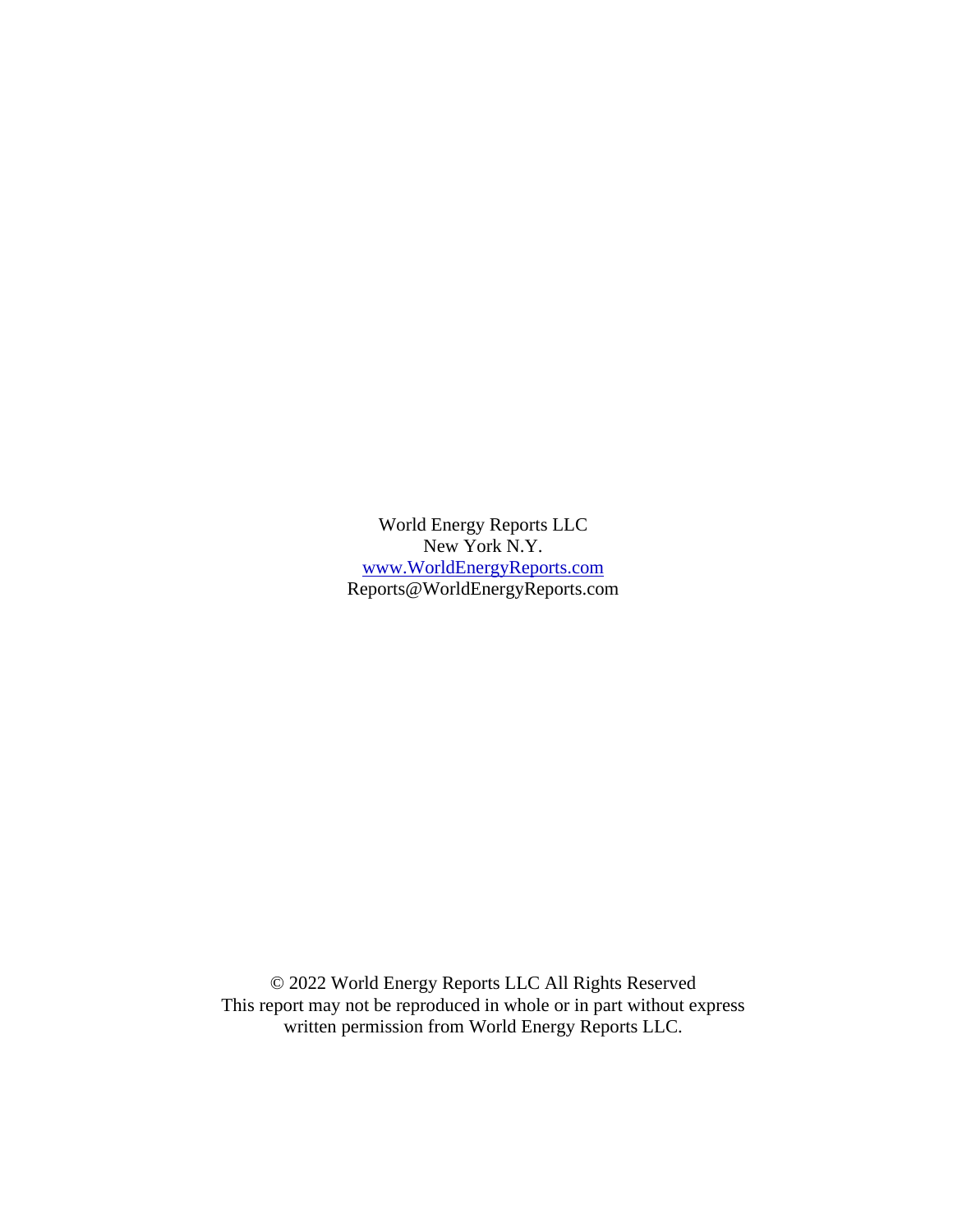## **CONTENTS**

| I.   |                     |  |
|------|---------------------|--|
|      |                     |  |
|      |                     |  |
|      |                     |  |
| Π.   |                     |  |
| 1.   |                     |  |
|      | a.                  |  |
|      | $\mathbf b$ .<br>c. |  |
| 2.   |                     |  |
| 3.   |                     |  |
| 4.   |                     |  |
| 5.   |                     |  |
| III. |                     |  |
| 1.   |                     |  |
| 2.   |                     |  |
| 3.   |                     |  |
| 4.   |                     |  |
| 5.   |                     |  |
| 6.   |                     |  |
| 7.   |                     |  |
| 8.   |                     |  |
| 9.   |                     |  |
|      |                     |  |
|      |                     |  |
|      |                     |  |
| IV.  |                     |  |
| 1.   |                     |  |
| 2.   |                     |  |
|      | a.                  |  |
|      | b.                  |  |
|      | c.<br>d.            |  |
|      |                     |  |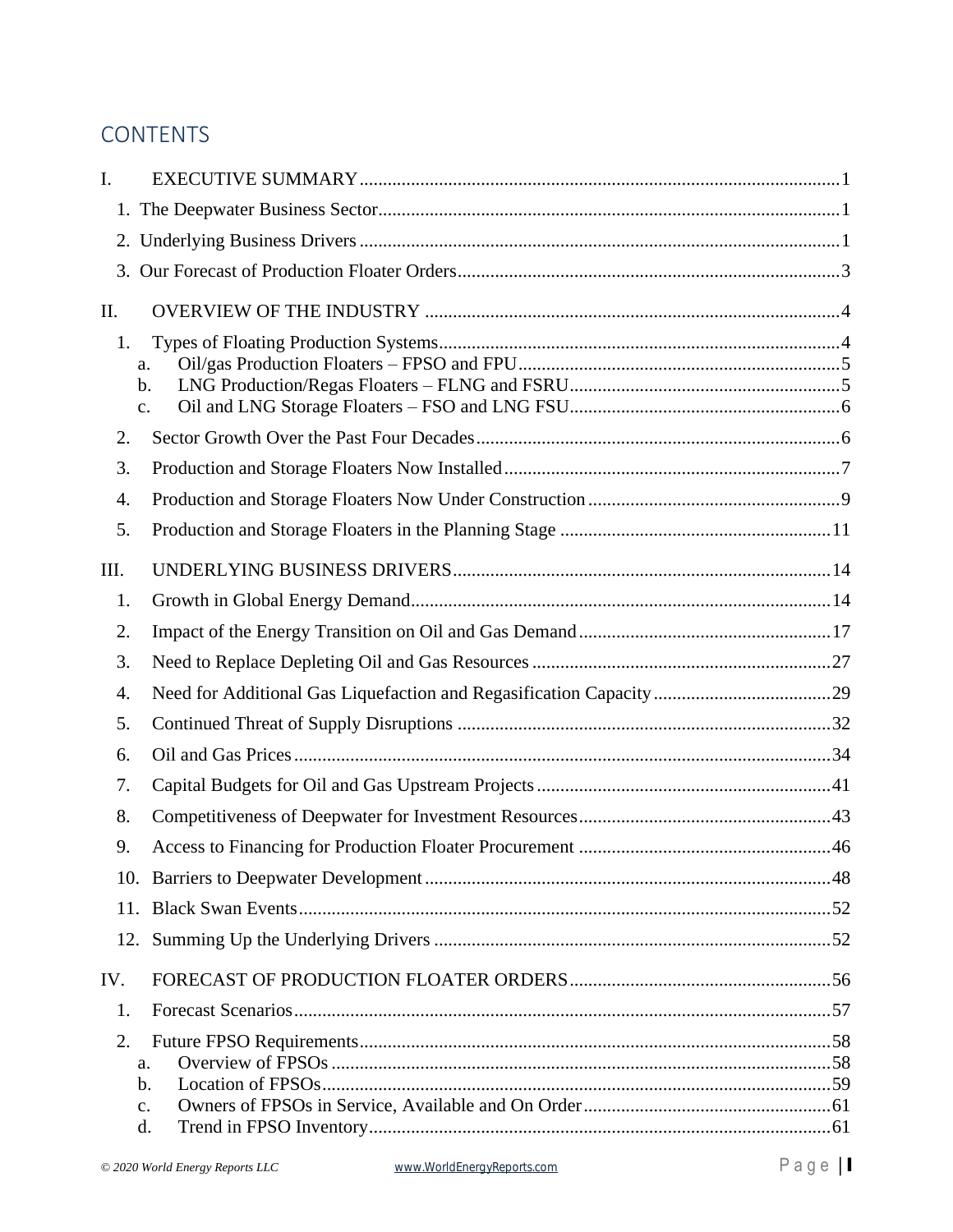|             | e.             |  |
|-------------|----------------|--|
| f.          |                |  |
|             | g.             |  |
|             | h.             |  |
| 1.          |                |  |
| $\cdot$     |                |  |
|             | k.             |  |
| 1.          |                |  |
| 3.          |                |  |
|             | a.             |  |
|             | $\mathbf{b}$ . |  |
|             | $C_{\bullet}$  |  |
|             | $\mathbf{d}$ . |  |
|             | e.             |  |
| f.          |                |  |
|             | g.             |  |
|             | h.             |  |
| 1.          |                |  |
| $\dot{J}$ . |                |  |
| 4.          |                |  |
|             | a.             |  |
|             | $\mathbf b$ .  |  |
|             | $\mathbf{c}$ . |  |
|             | d.             |  |
|             | e.             |  |
| f.          |                |  |
|             | g.             |  |
| 5.          |                |  |
|             | a.             |  |
|             | b.             |  |
|             | $\mathbf{c}$ . |  |
|             | d.             |  |
|             | e.             |  |
| f.          |                |  |
|             | g.             |  |
|             | h.             |  |
| 6.          |                |  |
|             | a.             |  |
|             | $\mathbf b$ .  |  |
|             | $\mathbf{c}$ . |  |
|             | d.             |  |
|             | e.             |  |
| f.          |                |  |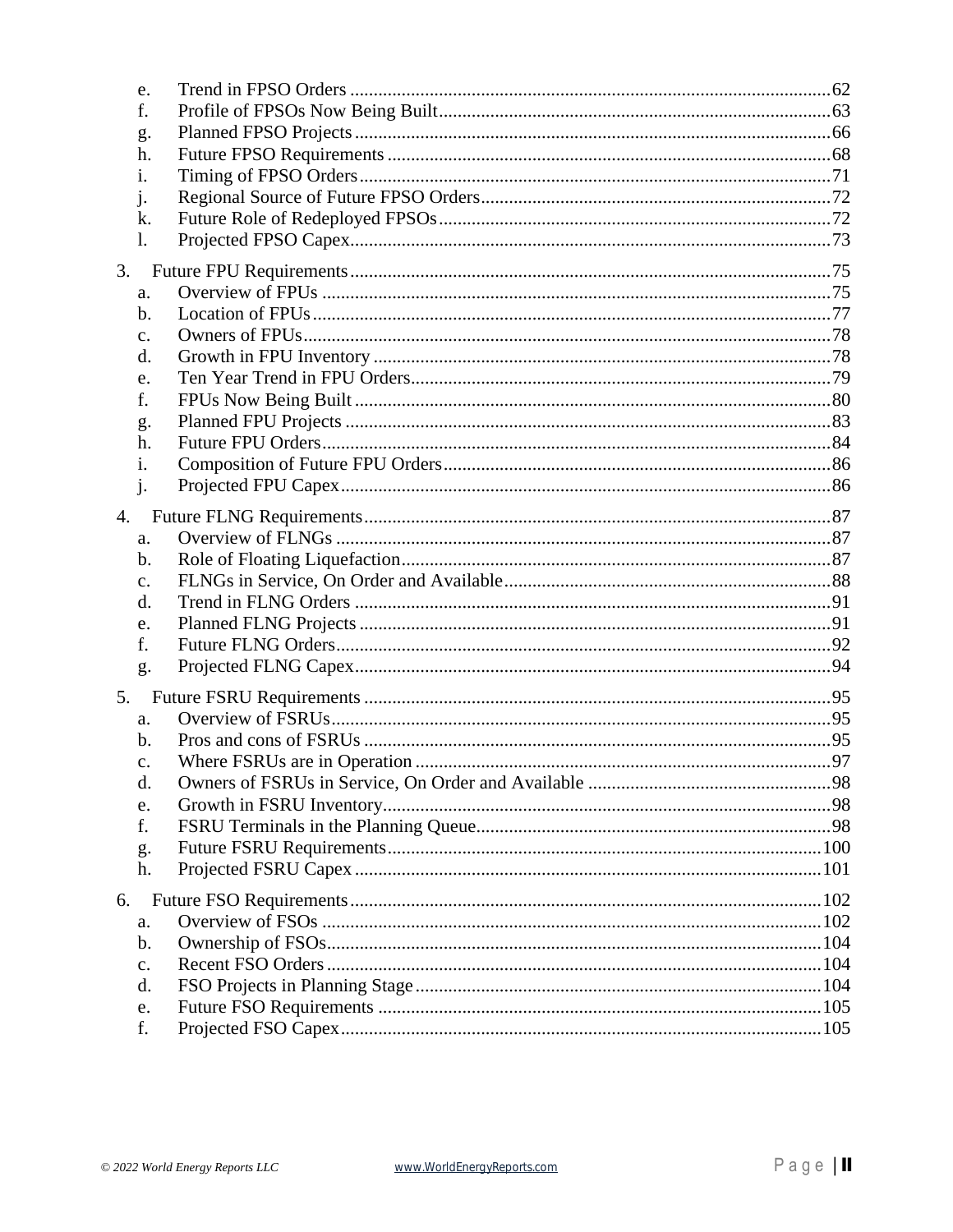*This page intentionally left blank*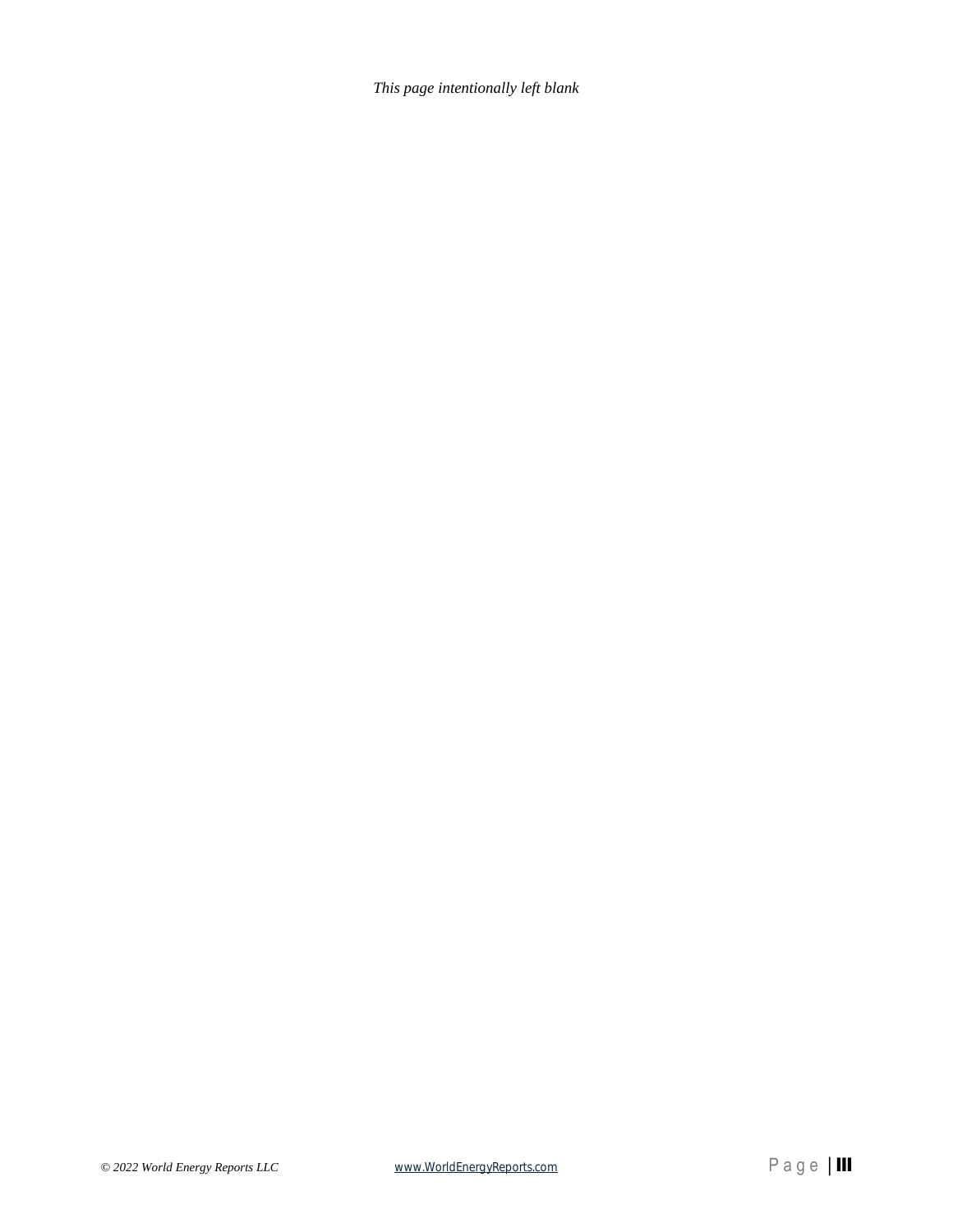## LIST OF EXHIBITS

| Exhibit 2. Floating Production and Storage Units Installed, On Order and Available 4           |  |
|------------------------------------------------------------------------------------------------|--|
|                                                                                                |  |
|                                                                                                |  |
| Exhibit 5. Where Floating Production and Storage Systems Under Construction9                   |  |
| Exhibit 6. Where Floating Production and Storage Systems Are Currently Being Built  10         |  |
| Exhibit 7. Planned Floating Production Projects -- Europe, Asia and Africa11                   |  |
| Exhibit 8. Planned Floating Production Projects -- North and South America12                   |  |
|                                                                                                |  |
| Exhibit 10. Actual and Projected Trend in Global Energy Demand, World Population and GDP15     |  |
| Exhibit 11. Annual Percentage Change in Global Energy Demand Since 190016                      |  |
| Exhibit 12. Projected Time to Full Recovery in Employment in Selected OECD Countries 16        |  |
|                                                                                                |  |
|                                                                                                |  |
|                                                                                                |  |
| Exhibit 16. ExxonMobil's Forecast of Global Energy Market Shares Through 205020                |  |
|                                                                                                |  |
| Exhibit 18. Annual Growth in Global Oil Consumption over Past Two Decades21                    |  |
| Exhibit 19. IEA Projected Growth in Oil Demand by Scenario Between 2020 and 203021             |  |
|                                                                                                |  |
|                                                                                                |  |
|                                                                                                |  |
| Exhibit 23. Shell's Projected Annual Growth in Global Oil Demand Through 2100 23               |  |
|                                                                                                |  |
| Exhibit 25. EIA Forecast of Global Gas Demand Growth in OECD and Non-OECD26                    |  |
|                                                                                                |  |
|                                                                                                |  |
|                                                                                                |  |
|                                                                                                |  |
|                                                                                                |  |
|                                                                                                |  |
|                                                                                                |  |
|                                                                                                |  |
| Exhibit 34. Global Chokepoints Where Oil Supply Disruption is a Possibility 33                 |  |
|                                                                                                |  |
|                                                                                                |  |
|                                                                                                |  |
| Exhibit 38. Petrobras' Assumed Price of Brent Crude for Investment Assessment 37               |  |
| Exhibit 39. Price Assumptions for WTI Crude Used for Investment Decisions37                    |  |
|                                                                                                |  |
| Exhibit 41. Futures Price of Henry Hub Natural Gas for Delivery Through 2032 39                |  |
|                                                                                                |  |
|                                                                                                |  |
|                                                                                                |  |
| Exhibit 45. Oil and Gas Upstream Investment Spending Over the Past Ten Years 41                |  |
|                                                                                                |  |
| Exhibit 47. Estimated WTI Oil Price Needed to Justify Investment in Drilling a New Oil Well 44 |  |